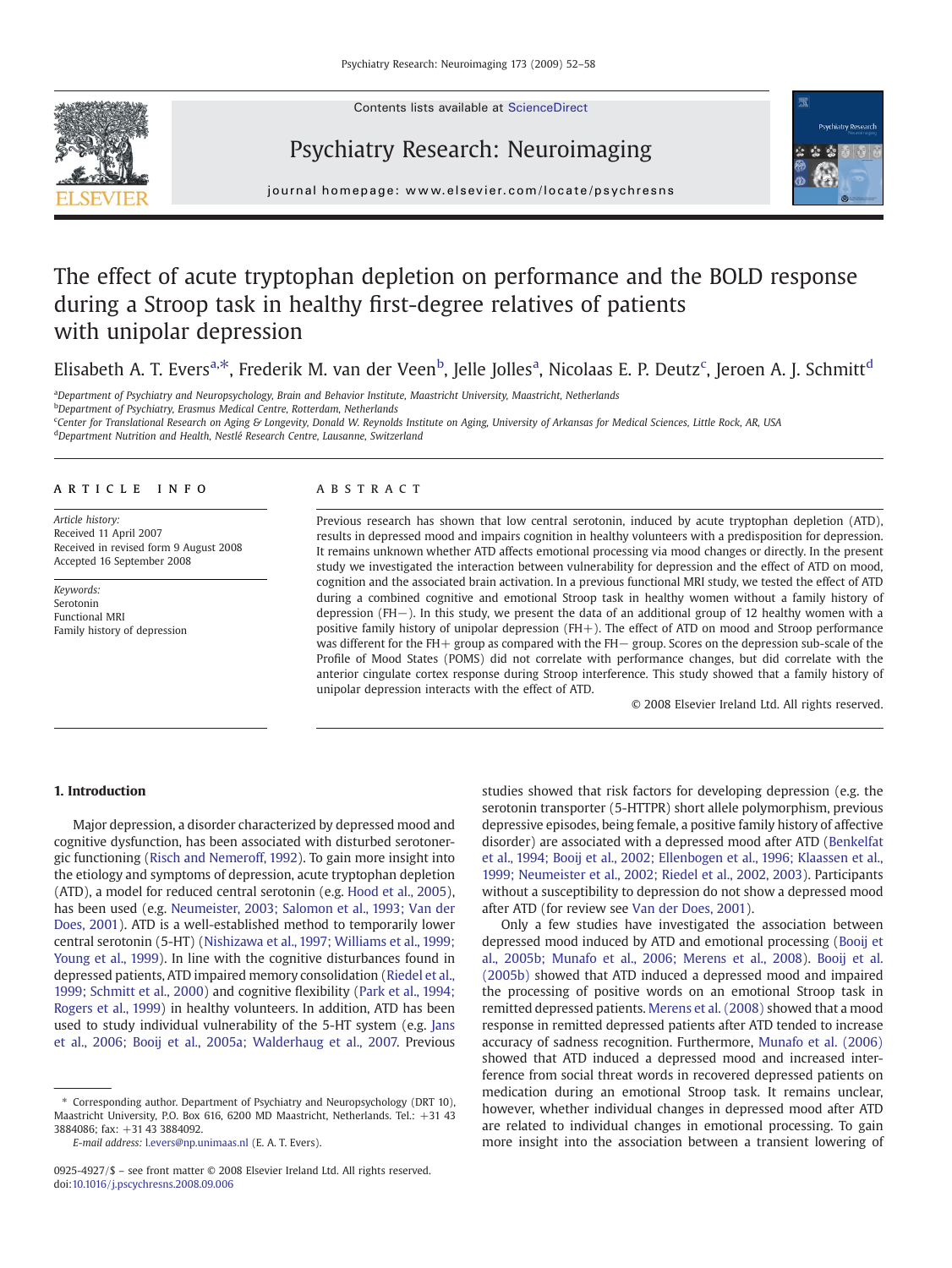central 5-HT, mood and emotional processing we examined the effect of ATD on healthy women with a first-degree family member who has been diagnosed with unipolar depression  $(FH+)$  during a combined cognitive and emotional Stroop task. These data were statistically compared with published data from healthy women without such family history (FH−; [Evers et al., 2006](#page--1-0)). A major strength of this study is that by studying unaffected relatives we are able to study vulnerability markers without the confounding influence of symptoms related to the illness.

Previous ATD studies showed inconsistent effects of ATD on Stroop performance in healthy volunteers. Some previous studies showed that ATD improved ([Coull et al., 1995; Rowley et al., 1997; Rosse et al.,](#page--1-0) [1992; Scholes et al., 2007](#page--1-0)), whereas other studies showed that ATD did not change Stroop performance ([Gallagher et al., 2003; Horacek et](#page--1-0) [al., 2005; Sobczak et al., 2002](#page--1-0)). Also neuroimaging studies are inconclusive. In an event-related fMRI study, [Horacek et al. \(2005\)](#page--1-0) showed that ATD increased the activation in the bilateral mediofrontal cortex, anterior cingulate cortex (ACC) and the dorsolateral prefrontal cortex during Stroop interference without affected performance. In an earlier report about the FH– data ([Evers et al., 2006](#page--1-0)), we showed that ATD decreased the interference score and increased the activation in the anterior cingulate cortex (ACC) during Stroop interference in the first Stroop block. Factors like a susceptibility to depression may influence not only the effect of ATD on mood, but also the effect of ATD on Stroop performance and brain activation.

In this study we tested the following hypotheses: 1) ATD triggers depressed mood in FH+ but not in FH− participants, 2) ATD affects Stroop performance and the associated brain activation patterns differently in FH+ and FH− participants, and 3) depressed mood is associated with the effect of ATD on Stroop performance and brain activation.

#### 2. Methods

Fifteen healthy FH− women performed a combined cognitive and emotional Stroop task in a balanced (BAL) and a tryptophan depleted (TRP−) session [\(Evers et al.,](#page--1-0) [2006](#page--1-0)). In the present study, we report the data of an additional group of healthy FH+ women that was recruited and tested in the same time period as the FH− group (exact same paradigm), and statistically compare the results of these two groups.

#### 2.1. Participants

Fifteen healthy FH− women were successfully tested (19–33 years old; mean age 22.1 (S.D.  $= 3.5$ ); mostly university students). In the FH+ group, fourteen healthy women (19-42 years old; mean age 23.5 (S.D. = 5.7); mostly university students), with a first-degree relative who had been diagnosed with unipolar depression, were included. The family members (12 mothers, 1 father and 1 sister) gave permission to check the diagnosis with their general practitioner or psychologist, who received a small questionnaire by fax (see Table 1). The diagnosis of unipolar depression was confirmed for all relatives. The health states of the participants were checked by a medical questionnaire, evaluated by a medical doctor. All participants were free of present or past mental or physical illness, did not use medication at the moment of inclusion, had never used antidepressants or ecstasy, and were screened for MRI contraindications. One participant was Asian, the rest was Caucasian. The participants were recruited by local advertisements and were paid 75 euros.

This study was approved by the Medical Ethics Committee of Maastricht University Hospital, the Netherlands. All participants gave written informed consent before inclusion.

#### 2.2. Experimental design

Participants were tested in a double-blind placebo-controlled within-subject design. The researchers were blind to the composition of the drink, but not to the FH status of the participants. Due to a lack of personnel the first author both recruited and tested the participants. When the participants arrived at the laboratory they first completed mood and health complaints questionnaires, then a blood sample was taken and thereafter the TRP− or BAL amino acid (AA) drink was consumed. After a four and a half hour break they filled out another set of questionnaires and a second blood sample was taken. Then the participants were scanned at the Maastricht University Hospital radiology department. In each scan session the participants performed two blocks of the Stroop task (9 min each) and halfway through a structural scan was made (10 min). In addition, the participants performed a facial recognition task ([Van der](#page--1-0) [Veen et al., 2007\)](#page--1-0). Before the first test session the participants were trained in a dummy scanner.

#### Table 1

The small questionnaire about the depression of the family members of the FH+ participants, that was completed by the general practitioners or psychologist.

| <b>Ouestions</b>                                 | Answer and frequency |                |        |
|--------------------------------------------------|----------------------|----------------|--------|
| Has the diagnose unipolar depression been given? | Yes                  | N <sub>o</sub> |        |
|                                                  | 14                   | $\Omega$       |        |
| What was the severity of the depression?         | Minor                | Moderate       | Severe |
|                                                  | 3                    | 8              | 3      |
| Was a diagnostic instrument used?                | Yes                  | N <sub>0</sub> |        |
|                                                  |                      | 13             |        |
| If yes, which instrument and what was the score? | Zung: $84$           |                |        |
| Is there co morbidity?                           | Yes <sup>a</sup>     | N <sub>0</sub> |        |
|                                                  | 7                    | 7              |        |
| Is depression prominent?                         | Yes                  | N <sub>0</sub> |        |
|                                                  | 14                   | $\Omega$       |        |

Co morbidities: atrial fibrillation; hypertension; early COPD; rheumatic artritus; symptoms of borderline; symptoms of OCD; OCD.

#### 2.3. Stroop task

In this task every two seconds a word printed in colored ink was presented against a black background (programmed in E-Prime; [Psychological software Tools, 2002](#page--1-0)). A word stayed on the screen until a response was made. A black screen was shown between the response and the next stimulus. The participants had to report the color of the ink in which the word was printed by pressing one button of the left or right hand response device: left middle finger for blue, left index finger for red, right index finger for green, right middle finger for yellow. These associations had to be learned by heart. In case memory failed, the color-response correspondence was written in small white letters at the bottom of the screen along with each presented word. No feedback was given.

Participants completed two blocks of the modified Stroop task in each test session. Each block contained 152 words in total: 40 congruent color (CC) words (e.g. 'red' written in red ink), 40 incongruent color (IC) words (e.g. 'red' written in blue ink), 24 positive (POS), 24 negative (NEG) and 24 neutral (NEU) words. Each block lasted about 5.5 min. Within each block these different word types were mixed in a semi-randomized way (never the same word type or color three times in a row). Randomization effectively jittered the time between successive onsets of the same stimulus type [\(Huettel et al.,](#page--1-0) [2004](#page--1-0)). For example, the time between two IC words was minimal 2 s and maximum 40 s. Each word type was presented equally often in each of the four colors. During the CC and IC words the name of the color was the distracter, during the emotional words the emotional meaning of the word was the distracter. Each block started with ten NEU words which were not included in the analysis (each block contained in total 162 stimuli). In the dummy scanner the participants performed two training blocks that each contained 40 CC, 40 IC and 72 NEU words.

The following performance measures were collected: the mean reaction times (RT) and the number of errors for IC, CC, POS, NEG, and NEU words, and the interference scores for 1) IC compared to CC words ((RT for IC words − RT for CC words) / RT for CC words), 2) POS compared to NEU words and 3) NEG compared to NEU words.

The effect of ATD on RTs and the number of errors was analyzed (SPSS version 11.5) using GLM repeated measures with Treatment (BAL or TRP−) and Word Type (IC and CC words, or NEU, POS and NEG words) as within-subject variables, Group (FH− or FH+) as between-subject variable and Order (BAL or TRP– first) as a covariate. The effect of ATD on the interference scores was analyzed using GLM repeated measures with Treatment as within-subject variable, Group as between-subject variable and Order as a covariate.

#### 2.4. Acute tryptophan depletion

The TRP− mixture was a 75 g AA mixture without TRP (for the exact composition see [Evers et al., 2006\)](#page--1-0). In the BAL mixture 3.0 g TRP was added. The mixtures were prepared with 200 ml tap water.

Blood samples (10 ml) were taken to determine the plasma TRP level and the TRP/ ΣLNAA (LNAA: large neutral amino acids) ratio ([TRP / [tyrosine+leucine+phenylalanine + isoleucine + valine]). For blood sample analysis see Evers et al.  $(2006)$ . The effect of ATD on plasma TRP level and the TRP/ΣLNAA ratio was analyzed using GLM repeated measures with Time (t0 and t5) and Treatment as within-subject variables, Group as between-subject variable and Order as a covariate. A One-Way ANOVA, with Group as factor, was used to compare baseline plasma TRP values (baseline values from both tests days).

### 2.5. Mood

A visual analogue version of the Profile of Mood States (POMS) was used to assess mood [\(McNair et al., 1988](#page--1-0)). This questionnaire consists of 32 bipolar sets of adjectives, which measure five mood dimensions: anger, depression, fatigue, tension and vigor.